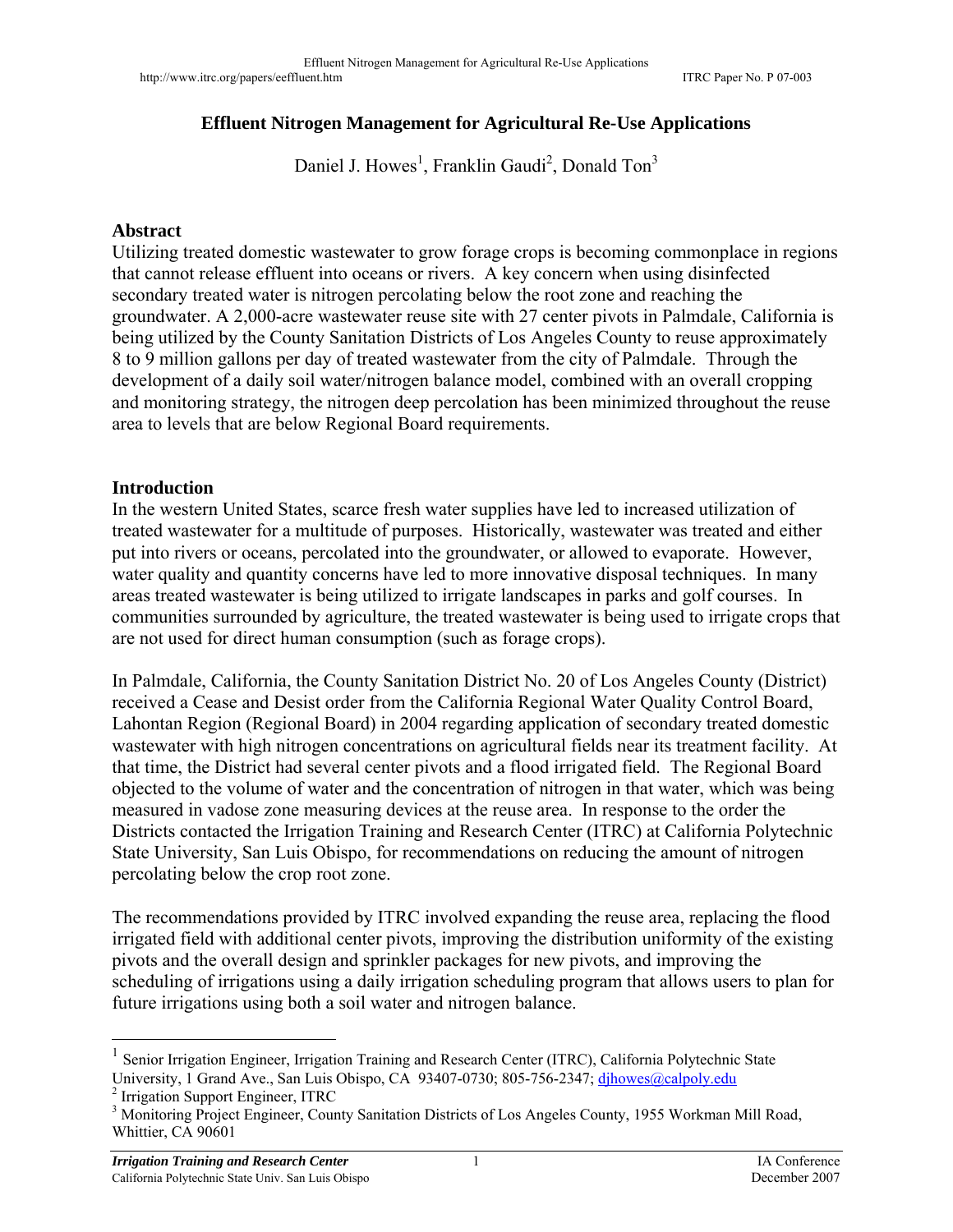This paper will focus on the irrigation scheduling and annual crop planning aspects of the District's Effluent Management Site (EMS). The physical components of the system such as center pivot design, modifications, and maintenance will be addressed in a separate paper.

The following sections will:

- provide background for nitrogen and soil water balance components
- show how the individual components are brought into a real-time scheduling, planning, and monitoring strategy
- **PERICIPE 1** present the results of the strategy

## **Nitrogen Balance**

The benefit of using treated domestic wastewater on agriculture and landscapes is that nutrients that are in the wastewater can be taken up by the plant and are removed from the reuse area. These nutrients – nitrate in particular – can pollute ground and surface water in high concentrations. The nitrogen cycle is depicted in **Figure 1**.



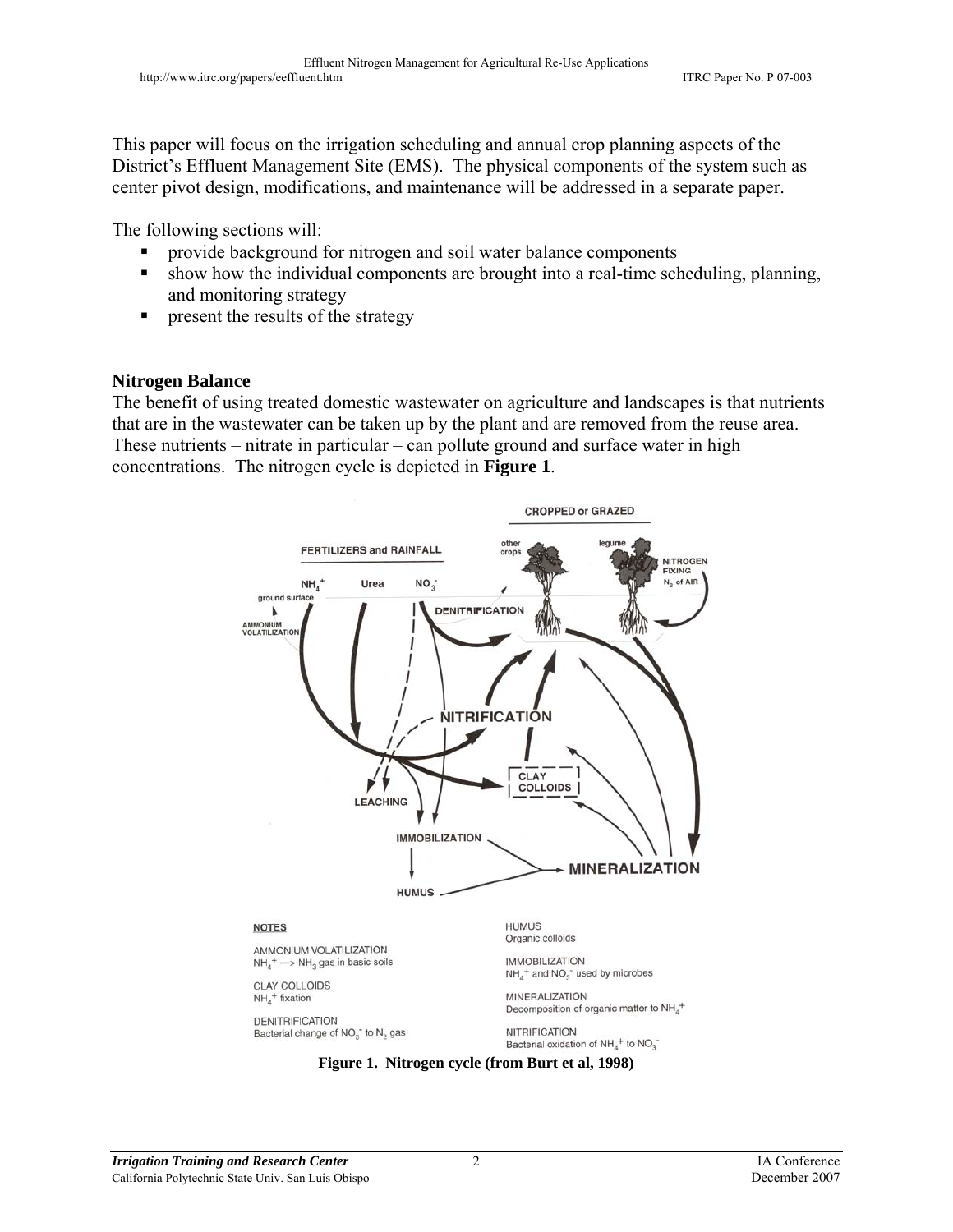# *Sources of Nitrogen*

There are two main sources of nitrogen at the Palmdale EMS:

- 1. Nitrogen from the effluent applied through the irrigation system subsequently taken up by the roots. This nitrogen can take three forms:
	- Organic nitrogen
	- Ammonium-nitrogen
	- Nitrate-nitrogen

Organic nitrogen added to the soil via the effluent is converted by microbial mineralization processes into ammonium-nitrogen during the year. This ammoniumnitrogen will be rapidly converted into nitrate-nitrogen by the microbial process of nitrification.

2. Nitrogen from  $N_2$  gas fixed during biological nitrogen fixation in the alfalfa crop by the *Sinorhizobium meliloti* bacteria. During biological nitrogen fixation, the microorganisms found in the symbiotic relationship with legumes such as alfalfa take the dinitrogen  $(N_2)$ gas out of the atmosphere and convert it into ammonium-nitrogen inside the alfalfa plants. This new ammonium-nitrogen is converted into amino acids and proteins to be used by the alfalfa plant. Nitrogen formed by biological nitrogen fixation within the alfalfa root not used by the plant is released into the soil and converted into nitratenitrogen as the roots die.

# *Nitrogen Removal*

Nitrogen is removed from the EMS cropping system through four methods:

- 1. *Crop harvest* is the largest method of nitrogen removal in most cases. This is especially true with forage crops, because the majority of vegetation is removed at harvest. At the EMS, forage crops like small grain crops (wheat, barley, oats, etc.) are harvested for hay (vegetation and grain are removed from the field) along with sudangrass and alfalfa. Harvested tissue is analyzed at every harvest for nitrogen content. In addition, each load of harvested material is weighted so that the total tonnage of crop and nitrogen contained in that crop can be accurately estimated.
- 2. *Ammonia volatilization* occurs when ammonium converts to ammonia and enters the atmosphere. High temperatures, high pH, and high concentrations of ammonium and ammonia in the irrigation water can all contribute to higher percentages of ammonia volatilization.
- 3. *Denitrification* occurs when certain denitrifying bacteria commonly present in the soil are stressed for lack of readily available atmospheric oxygen gas  $(O_2)$  in the soil air. When the soil is irrigated or when rain falls, the water moves into the soil pores and tends to exclude the air from these same soil pores (Dinnes, et al, 2002). This water reduces the amount of oxygen gas in the soil. The nitrate-nitrogen  $(NO<sub>3</sub>)$  contains an alternate source of oxygen (O) these special denitrifying bacteria can use for growth. As a result, the nitrate-nitrogen is converted into dinitrogen gas  $(N_2)$ .
- 4. *Leaching or deep percolation* of nitrate below the crop root zone and eventually into the groundwater is a major source of pollution. The amount of nitrates leaching below the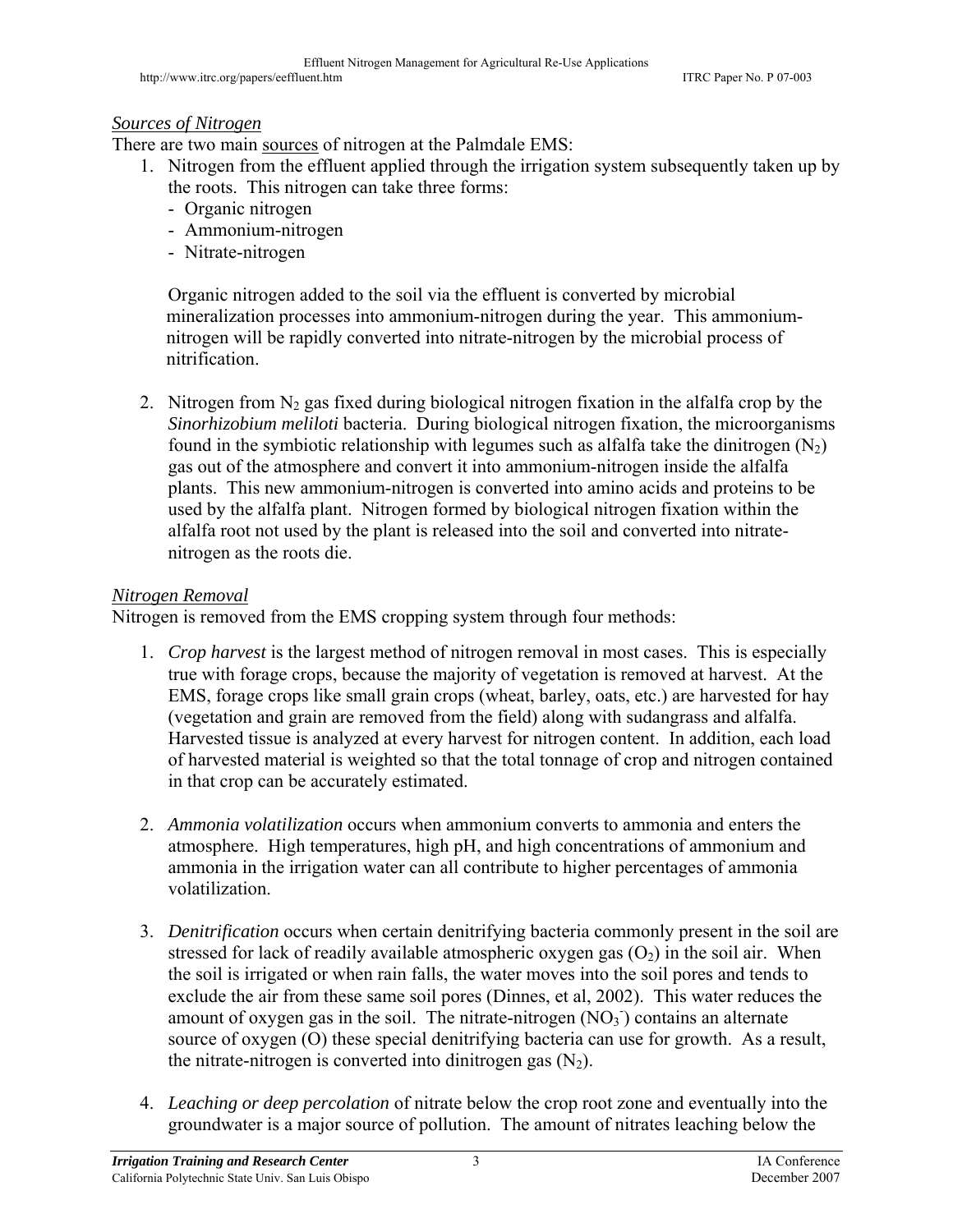root zone is one of the most difficult nitrogen destinations to measure. It is not reasonable to expect an accurate direct field level leaching measurement with today's technologies. Measurement units are limited by point measurements in a field that may not be "representative". Therefore, deep percolation is computed as a closure term in a water balance.

## *Calculations*

The following equation shows the basic nitrogen balance calculation. Due to the topography, climate, and irrigation methods used at the EMS site, runoff is not a concern in this case; therefore, runoff is not included in the calculations.

$$
\Delta R z_{\text{Storage}} = \sum N_{\text{inputs}} - \sum N_{\text{outputs}} \tag{Eq. 1}
$$

where,

 $\Delta Rz_{\text{Storage}} = \text{Change in nitrogen storage in the root zone}$  $\sum N_{\text{inputs}} = N_{\text{effluent}} + N_{\text{fixation}}$  $\sum N_{\text{outputs}} = N_{\text{Harvest}} + N_{\text{Volatization}} + N_{\text{Denitrification}} + N_{\text{Leaching}}$ 

# *Method 1 – Limited Method*

Since nitrogen leaching below the root zone cannot be accurately measured on the field level, it is moved to the right side of the equation (also known as the closure term). This modified equation will be referred to as **Method 1** for calculating nitrogen leaching or nitrogen remaining in the soil profile.

$$
\Delta R z_{\text{Storage}} + N_{\text{Leaching}} = \sum N_{\text{inputs}} - \sum N_{\text{outputs}}
$$

## $$

where,

 $\sum N_{\text{outputs}} = N_{\text{Harvest}} + N_{\text{Volatization}} + N_{\text{Denitrification}}$ 

An accurate nitrogen mass balance in the field is complicated by the difficulty of determining the amount of biological nitrogen fixation in the alfalfa crop. Therefore, although the  $N_{\text{Harvest}}$  is easy to measure, we do not precisely know what percentage of that nitrogen was fixed by the plant from the atmosphere, and what percentage originated with the wastewater. Because of this limitation with Method 1, Method 1 is only used for crops that do not fix nitrogen (grain hay and sudangrass at the Palmdale EMS).

# *Method 2 – Estimated Nitrate Leaching*

No easy field test is available to monitor the amount of biological nitrogen fixation by the alfalfa. Since this can be a major source of nitrogen for alfalfa, the alfalfa fields require a different method (other than Method 1) of estimating nitrogen leaching below the root zone. This second method relies upon a detailed daily soil water balance to track water destinations and nitrate concentrations measured in soil water below the crop root zone.

Using the daily irrigation scheduling program with real-time data and accurately measured pivot distribution uniformity, the amount of deep percolation can be estimated across the field. Using the actual distribution uniformity, the program applies differing amounts of water across the field and can then determine the amount of deep percolation (leaching) that occurs at the different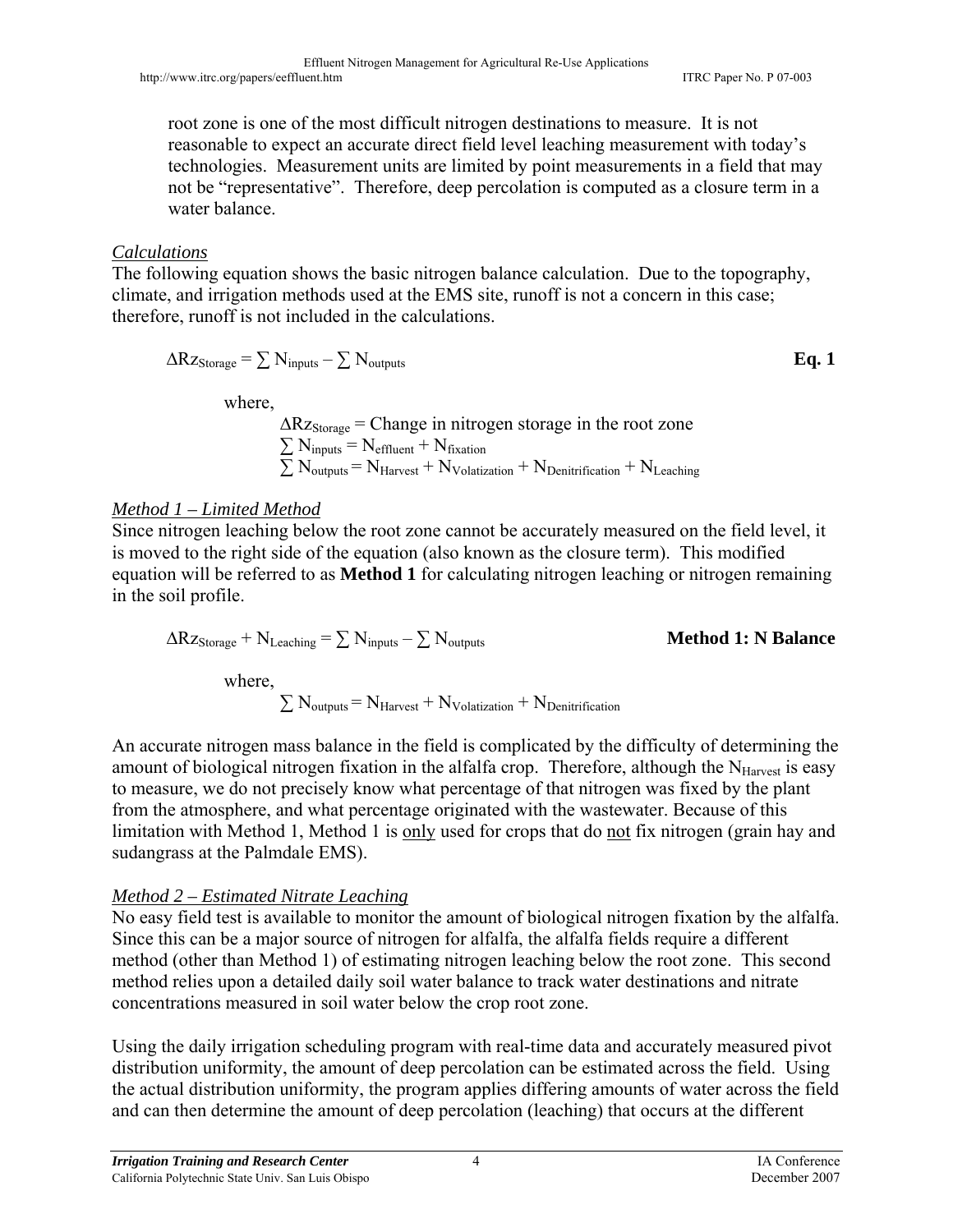points. The program looks at five computed, hypothetical points in the field: the wettest, midlevel wet, average, mid-level dry, and the driest points. The distribution uniformity concepts and the irrigation scheduling program are described in the following sections.

# **Water Balance**

**Figure 2** shows "perfect" irrigation scheduling. It is "perfect" because the average depth of the lowest quarter  $(d<sub>lo</sub>)$  equals the target depth of infiltration (usually the soil moisture depletion). As can be seen in the figure, even with a "perfect" irrigation schedule, deep percolation is inevitable – deep percolation exists on  $7/8$ <sup>ths</sup> of the field (Burt, et al, 1997). If the distribution uniformity (DU<sub>lg</sub>) is improved, the amount of deep percolation will be lower. It is also important to note that with a "perfect" irrigation schedule, the lowest  $1/8<sup>th</sup>$  of the field is being under-irrigated. This will cause some crop stress, but only minimally.



**Figure 2. Simplified case of "perfect" irrigation scheduling. The DU<sub>lq</sub> = (0.35/0.47) = 0.75. Note that the depth is the depth of water, not soil depth (from Burt, et al 1997).** 

In real-world applications, it is difficult to precisely estimate the target amount that should be applied (i.e., irrigation is not a perfect science). Soil moisture sensors and irrigation scheduling programs are two tools that are frequently used to help estimate the target. However, these tools have their limitations. For example, soil moisture sensors should be placed at representative points in a field – but unless the distribution uniformity is excellent, one never knows if the selected point is "representative". Making irrigation decisions by using weather data alone to estimate crop water use also has its limitations.

One can achieve very reasonable results using a combination of (i) excellent local weather data with a crop ET model, (ii) soil moisture measurement devices, and (iii) good records of the actual volumes and timing of water applied. This assumes that the irrigation system has been designed and managed for a good distribution uniformity. At the EMS, distribution uniformity and accurate water application records have been improved significantly since ITRC began providing technical assistance. The details of these endeavors will be saved for another paper.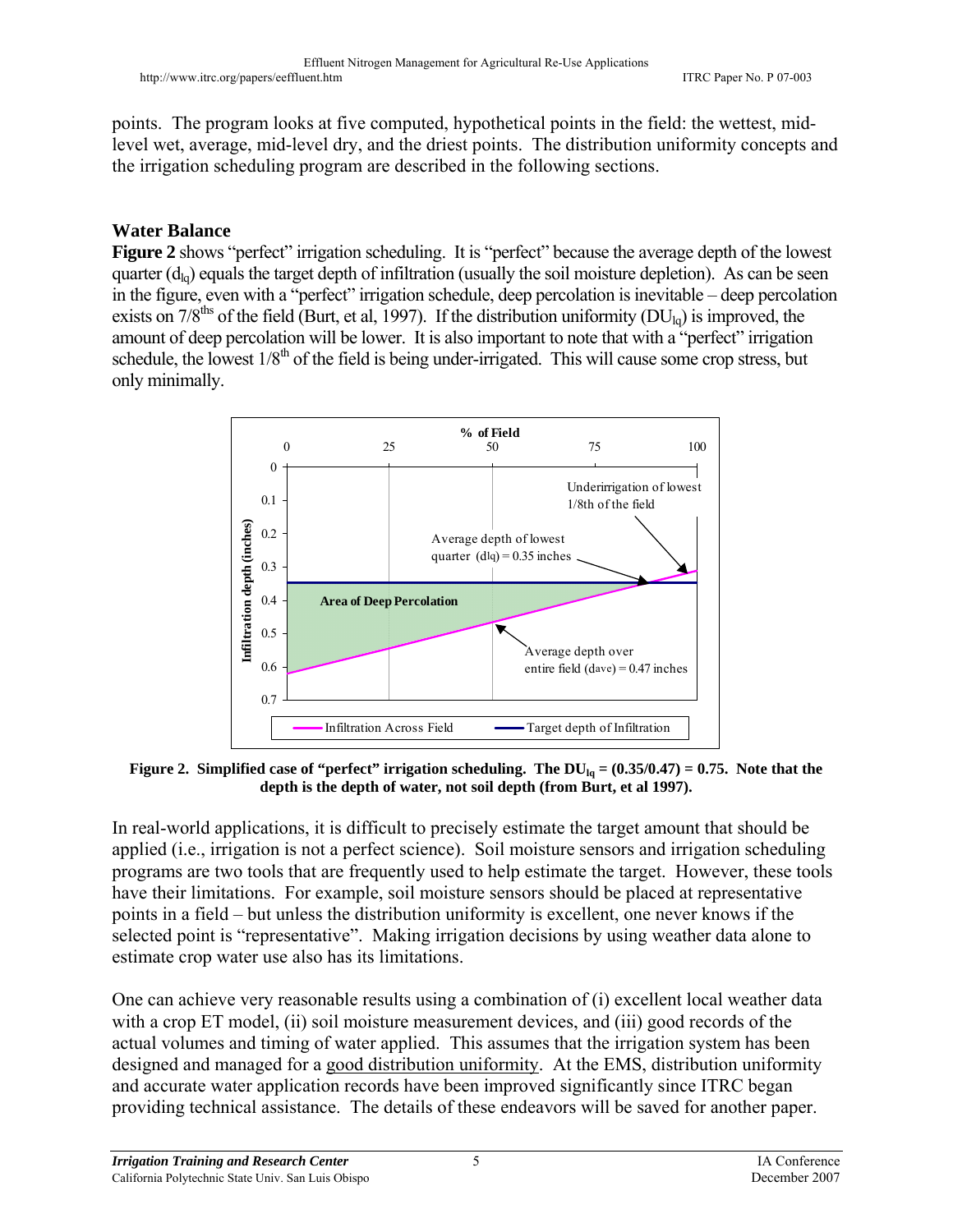Accurate weather data is considered the most important part of a good irrigation scheduling program. Initial ITRC recommendations included installing a California Irrigation Management Information System (CIMIS) weather station on-site. Prior to this, the closest station was in Victorville, CA, over 30 miles away. The California Department of Water Resources (DWR) installed the CIMIS station at the Palmdale EMS (Station #197) in the spring of 2005. This site is managed by EMS and ITRC personnel. Station #197 now provides weather data and the calculated ASCE Standardized (2000) Penman-Monteith grass reference evapotranspiration  $(ET_0)$ .

# *Dual Crop Coefficient*

Historically, crop evapotranspiration was calculated by adjusting the  $ET_0$  based on the actual crop in the field using a crop coefficient  $(K_c)$ . A more accurate method actually adjusts the  $K_c$ values based on soil evaporation and crop stress that can occur. This preferred method of determining a crop coefficient  $(K_c)$  splits the computation into two components: transpiration and evaporation. This is called the "dual crop coefficient methodology" and is outlined in *FAO Irrigation and Drainage Publication No. 56* (Allen et al, 1998). An additional component – lack of soil moisture and its impact on transpiration reduction – must also be included in the transpiration calculation. More detailed information on this dual crop coefficient can be found in Allen et al (1998), Burt, et al (2002), and Walter et al (2000) but the basic concepts will be summarized in the following paragraphs from Burt, et al (2002).

The basal crop coefficient  $(K_{cb})$  is the fraction of reference evapotranspiration that will equal the potential transpiration of a certain plant plus a small component of evaporation from a dry soil surface. The  $K_{cb}$  value will vary with the growth stage of the plant; for an annual crop it typically has a value of 0.15 near planting, and reaches a maximum value of 0.9 - 1.2 or so at full cover. The product of  $(K_{cb} \times ET_0)$  equals the crop evapotranspiration under a well-watered condition with no stress and a dry soil surface, also referred to as crop basal evapotranspiration  $(ET_{cb})$ . These conditions are very rare in a field application. The  $K_{cb}$  has no irrigation management component or soil type component (it assumes perfect irrigation scheduling and a small water vapor evaporation component from the subsoil). Therefore, in concept it is transferable to anywhere in the world with minor adjustments. The minor adjustments are based on monthly average minimum relative humidity and wind speed (Allen et al, 1998).

For actual estimates of crop evapotranspiration  $(ET_c)$ , the basal crop coefficient is adjusted based on the amount of water stress that occurs, and an additional computation accounts for wet soil surface evaporation. Most crops undergo some water stress throughout the growing period. Water stress occurs at a certain moisture depletion level. This level varies depending on the crop and its resistance to water stress. The dual crop coefficient method uses a crop stress coefficient  $(K_s)$  as a multiplier to reduce the potential transpiration because of the plant response to water stress. Therefore, the actual transpiration is  $[K_s \times K_{cb}] \times ET_0$ , minus a small amount of evaporation inherent in  $K_{cb}$ .

The evaporation component of the crop coefficient is the evaporation coefficient  $(K_e)$ . It is calculated based on soil type and the evaporable water in the upper region of the soil. The evaporable water in this upper region is determined using a soil water balance. The overall equation using the dual crop coefficient to calculate  $ET_c$  is: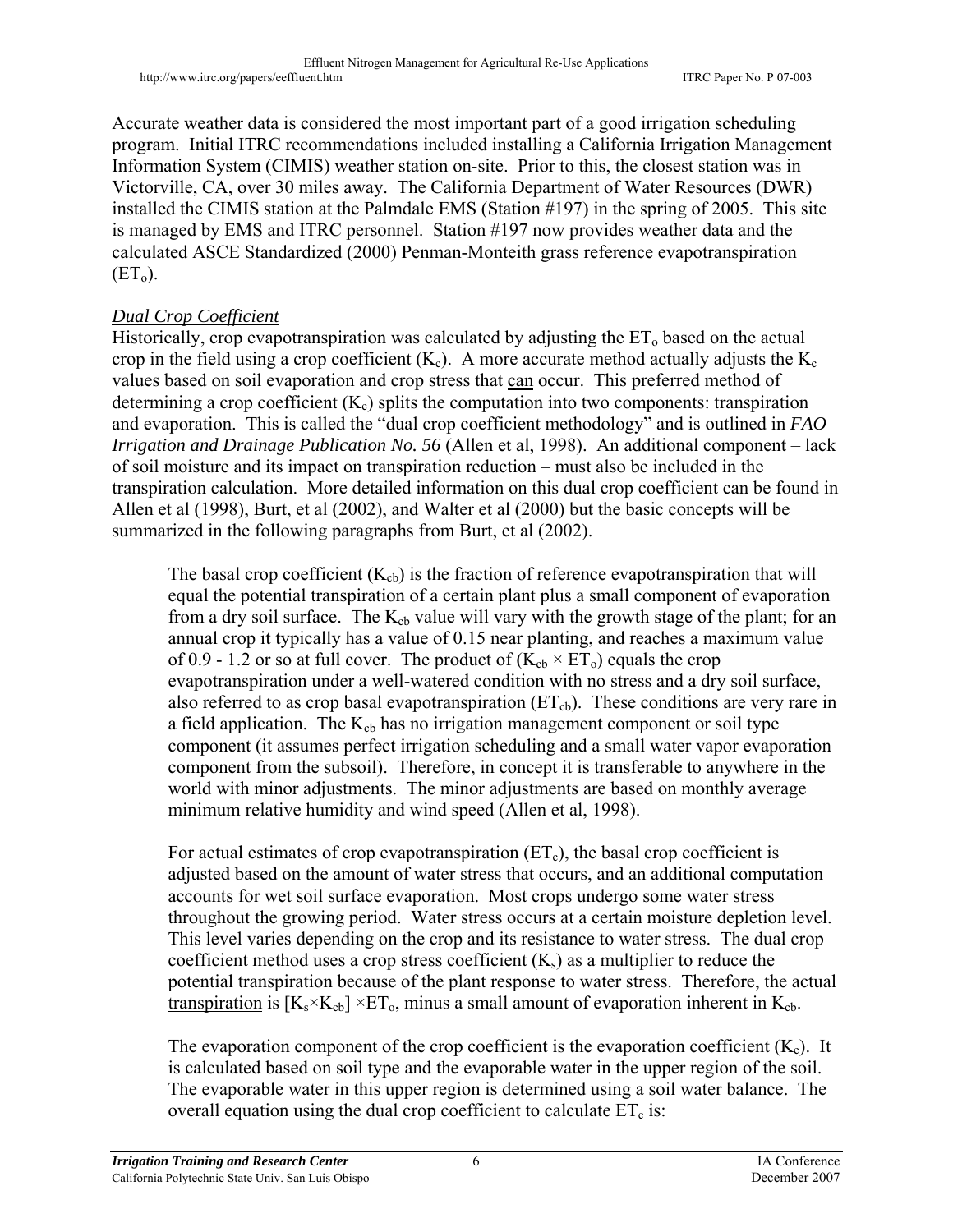# $ET_c = [(K_s \times K_{cb}) + K_e] \times ET_o$  (Allen et al, 1998)

In order to utilize the dual crop coefficient method to calculate crop evapotranspiration, a daily root zone soil water balance is needed. This model tracks soil moisture depletion, irrigation and precipitation events and past crop water usage to determine the current  $ET_c$ .

## *Irrigation Scheduling Program – Daily Water Balance*

A spreadsheet irrigation scheduling program was developed for the Palmdale EMS site that tracks daily data on crop development, weather,  $ET_0$ , irrigation, etc. to accurately determine  $ET_c$ , as well as predict weekly irrigation demands for the following week. The irrigation scheduling program tracks each of the 27 center pivots at the EMS. Inputs include:

- 1. Planting and harvest dates
- 2. Weather data including  $ET_0$ , precipitation, temperature, and wind speed
- 3. Actual volume of effluent applied to each center pivot
- 4. Soil types
- 5. Pivot distribution uniformity
- 6. Crop type and crop specific inputs such as root zone depth, soil moisture depletion at the start of stress, crop height, etc.

On a weekly basis the spreadsheet program outputs the estimated volume needed to meet  $ET_c$ demands and refill the next week's soil profile for each pivot. In addition, the program tracks the amount of nitrogen applied to each pivot through the effluent.

## **Verification**

With any model or irrigation scheduling program, verification is necessary to confirm that the program is functioning correctly. This requires field measurements and should be considered the most important part of the management process. The field verification ensures that the program/model is accurately tracking what is occurring in the field.

Soil moisture and vadose zone sensors have been installed throughout the EMS. At least one site is located in each pivot. Each site consists of 3-4 soil moisture sensors located at different depths in and below the root zone and a vadose zone monitor to analyze the amount of water percolating below the root zone. However, again, the location of the sensor may not be "representative". Therefore, the data recorded at the monitoring sites is not taken as "absolute". The data is used to ensure that the soil monitoring equipment is working, and is not necessarily used to make sure the measured soil moisture depletion values in the root zone match up exactly with the irrigation scheduling program.

In addition to soil moisture measurements, having personnel visit the center pivots daily to make qualitative observations is very important for a practical irrigation scheduling regime. The daily field visits also provide information on physical operations at the EMS.

## *Matching Supply and Demand*

The components of the water and nitrogen balance have been discussed. The pieces must be put together in order to maximize effluent utilization and minimize deep percolation of nitrate. A major issue when using effluent for plant water requirements is that effluent supply is relatively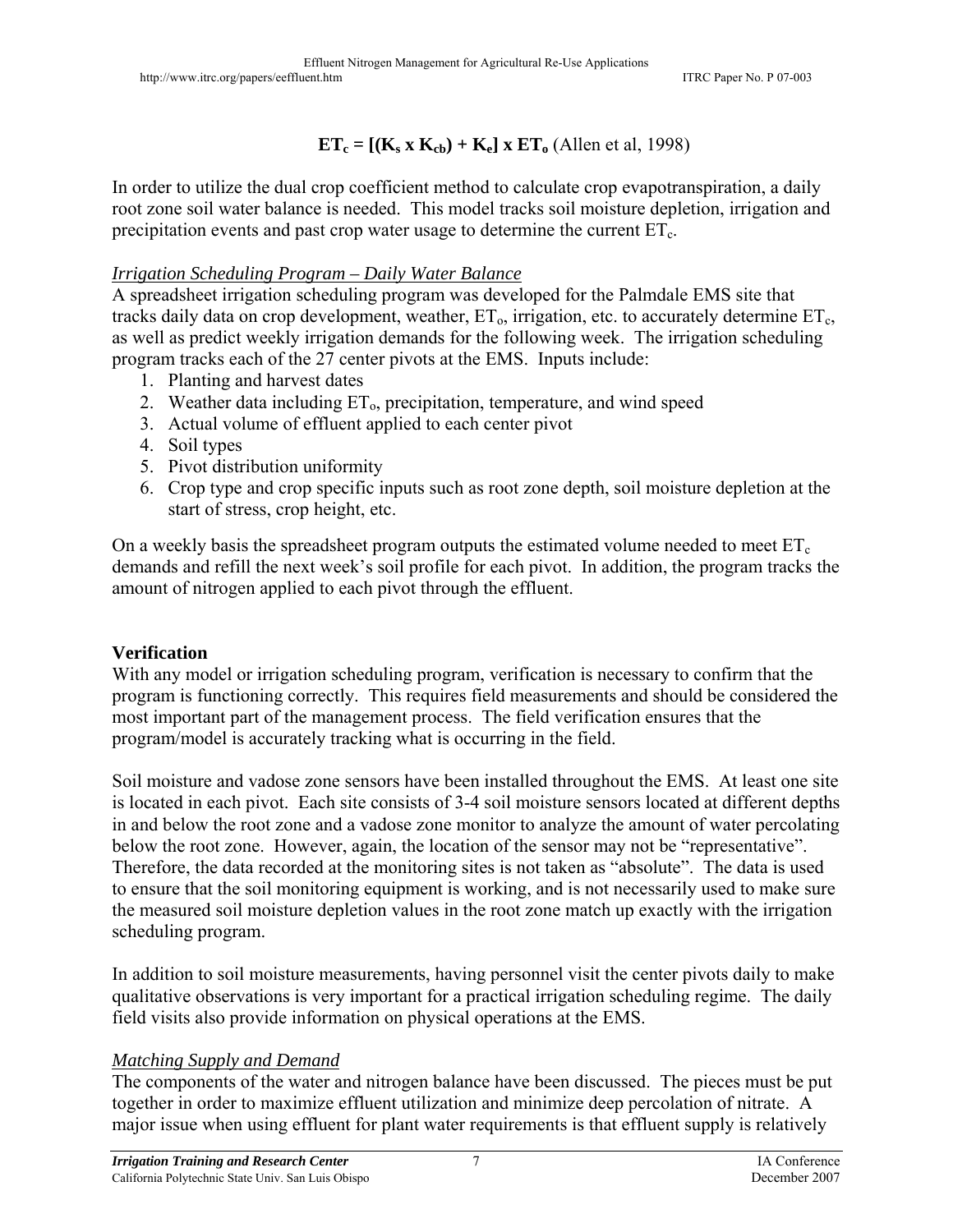constant throughout the year but plant water demands vary. **Figure 3** shows the relative plant demand by month versus the effluent supply (Note: The  $ET_0$  and effluent supply are in inches per month and million gallons per month (MGM), respectively).



Figure 3. Average grass reference evapotranspiration (ET<sub>o</sub>) compared to effluent supply over a recent year

**Figure 3** shows that the effluent supply is relatively constant throughout the year, while the demand fluctuates. To overcome the supply and demand dilemma at the EMS, crop acreage is varied over the season. During the winter when  $ET_0$  is lowest, the entire 2,000-acre site is planted with crops (alfalfa and winter grain hay). During the summer when  $ET_0$  is highest, only the alfalfa is grown (approximately 900 acres) along with a small amount of sudangrass (approximately 30 acres). Even with this acreage reduction, the alfalfa is still under-irrigated to ensure that soil moisture is utilized and deep percolation is minimized. **Figure 4** shows the actual crop evapotranspiration  $(ET_c)$  compared to total effluent supply (both in million gallons per month (MGM)).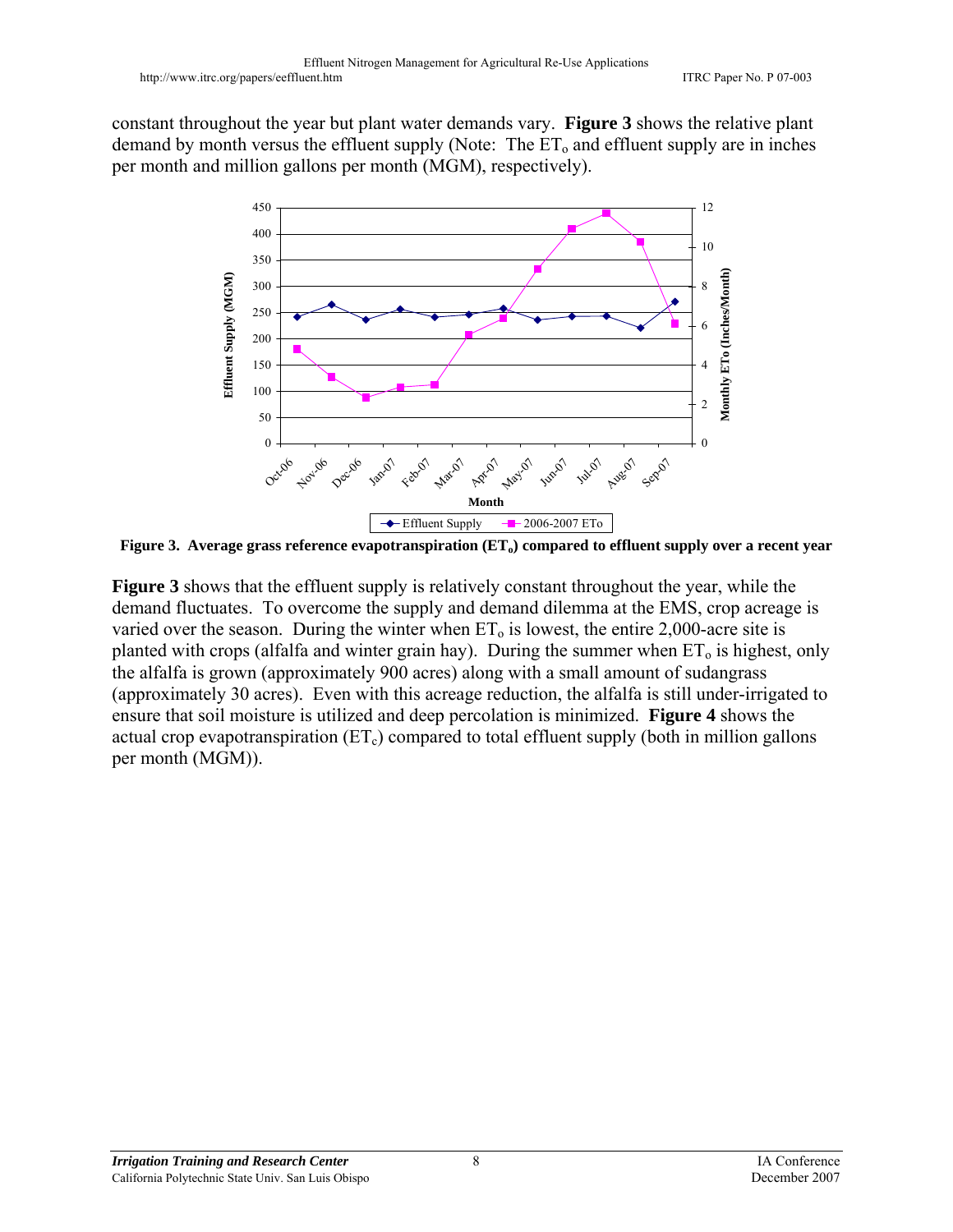

**Figure 4. Actual ET of applied effluent compared to effluent supply** 

From **Figure 4**, a discrepancy still exists between effluent supply and crop demands even with crop acreage adjustments. During the fall and winter there is more effluent available than can be utilized by the crops. This is where the soil profile reservoir is fully utilized. By September the soil's available water reserves are fully utilized. The crops' water requirements are being met solely by applied water. As the water applications begin to outpace water utilization in October the root zone soil profile in each of the center pivots begins to refill, acting as a reservoir. This reservoir holds excess water from October through February. By March the crop water demands outpace applications and the soil reserves begin to deplete. Winter grain hay is harvested in April through May, decreasing the crop acreage and  $ET_c$  across the EMS, so that by summer the supply and demand match up.

The cropping strategy at the Palmdale EMS is a well choreographed plan that maximizes effluent utilization by minimizing water and nitrate loss through deep percolation. The cropping plan is created by November for the following year and lays out the basic strategy for the entire next season. This strategy accounts for each individual pivot, estimating the planting and harvest dates, daily irrigation applications, total nitrogen applied and removed, soil moisture content, etc. using a daily model with historical data. Then, using real-time data collected during the year, modifications are made to the plan to account for unforeseen events such as snow and ice damage to pivots.

# **Results and Conclusions**

There are a number of items that must be considered when measuring success or failure in this type of field application. In most agricultural applications, crop yield is the major consideration in determining success along with some analysis of inputs, to ensure waste is minimized. However, at the EMS, yield is secondary to ensuring that nitrates do not leach below the root zone and effluent water use is maximized. Fortunately, yield, nitrogen utilization, and effluent utilization are all connected.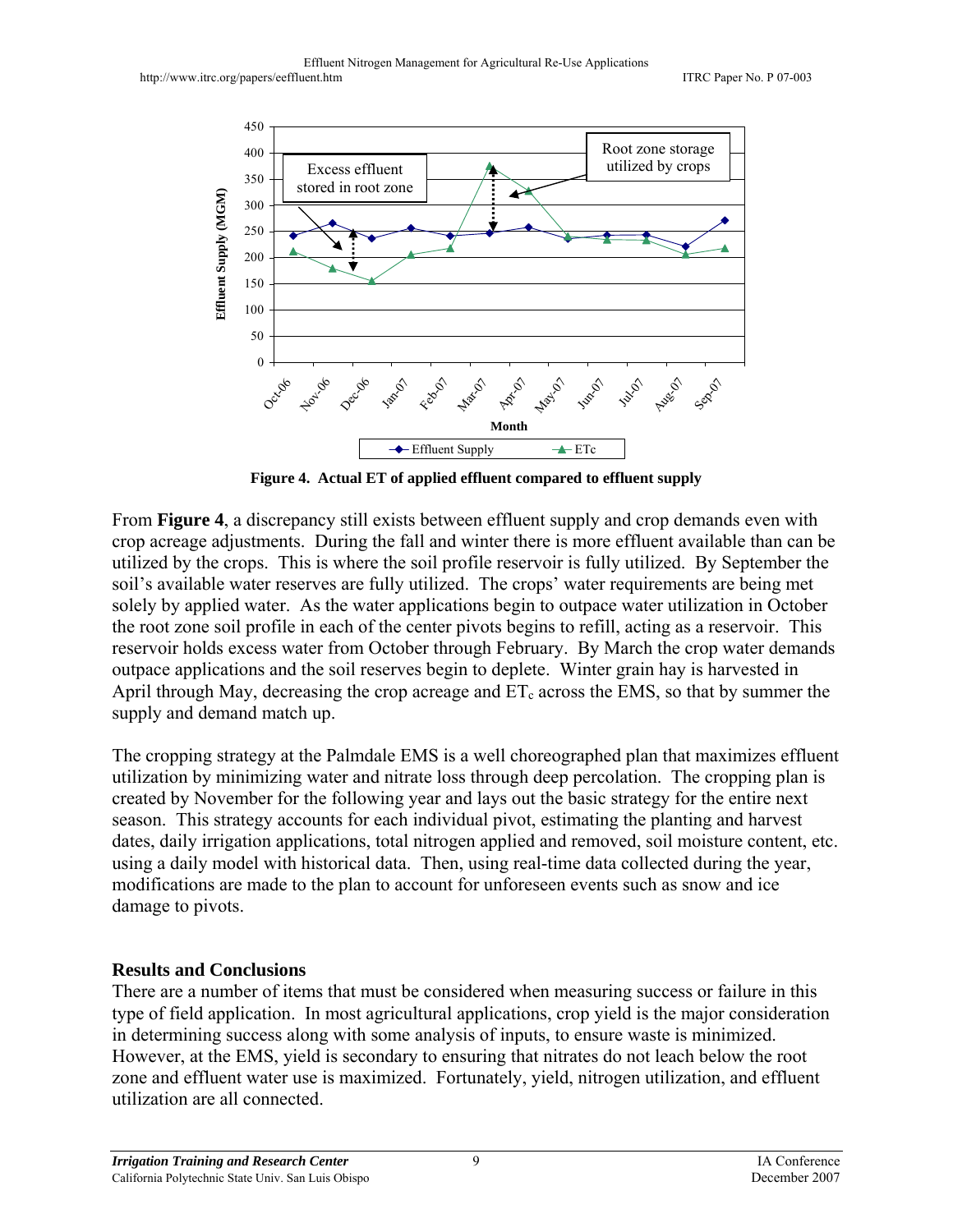## *Meeting Regulatory Requirements*

**Figure 5** shows the nitrogen applied (does not include N fixation) and removed over the year. Nitrogen removed in **Figure 5** only includes volatilization, denitrification, and harvest (not leaching). Harvests typically occur from April through October, when the majority of nitrogen is removed from the EMS. Nitrogen is applied through irrigation. The variation in applied nitrogen is due to differing concentrations in the effluent.



\* The total applied nitrogen does not include nitrogen fixed by alfalfa \*\*Total nitrogen removed does not included nitrogen leaching below the root zone

**Figure 5. Nitrogen applied and removed over the year** 

Interestingly, the total nitrogen applied and removed from the EMS from October 2006 through September 2007 was equal. However, this is misleading because the N applied does not include nitrogen fixed by alfalfa and the N removed does not include nitrogen leached or percolated below the root zone.

Using the nitrogen balance equations (Methods 1 and 2) on a center pivot by center pivot case, the calculations indicate that approximately 75 tons of nitrogen either remains in the soil profile or percolates below the root zone from October 2006 – September 2007. It is inevitable that some nitrogen will be lost below the root zone in a productive irrigation application because distribution uniformity and irrigation timing cannot be perfect. With this understanding, the Regional Board has set a limit of tons of nitrogen that can be applied in excess of what is removed. Utilizing an intensive irrigation scheduling regime with proper monitoring, planning, and improved distribution uniformity (physical infrastructure) the actual excess nitrogen is within the prescribed limit.

# *Improving Past Performance*

It can be difficult to compare current with past performance at any particular site when there have been modifications in operation or physical infrastructure. This is the case at the EMS. The site was expanded by over 1,000 acres in the last two years. Five of the center pivots have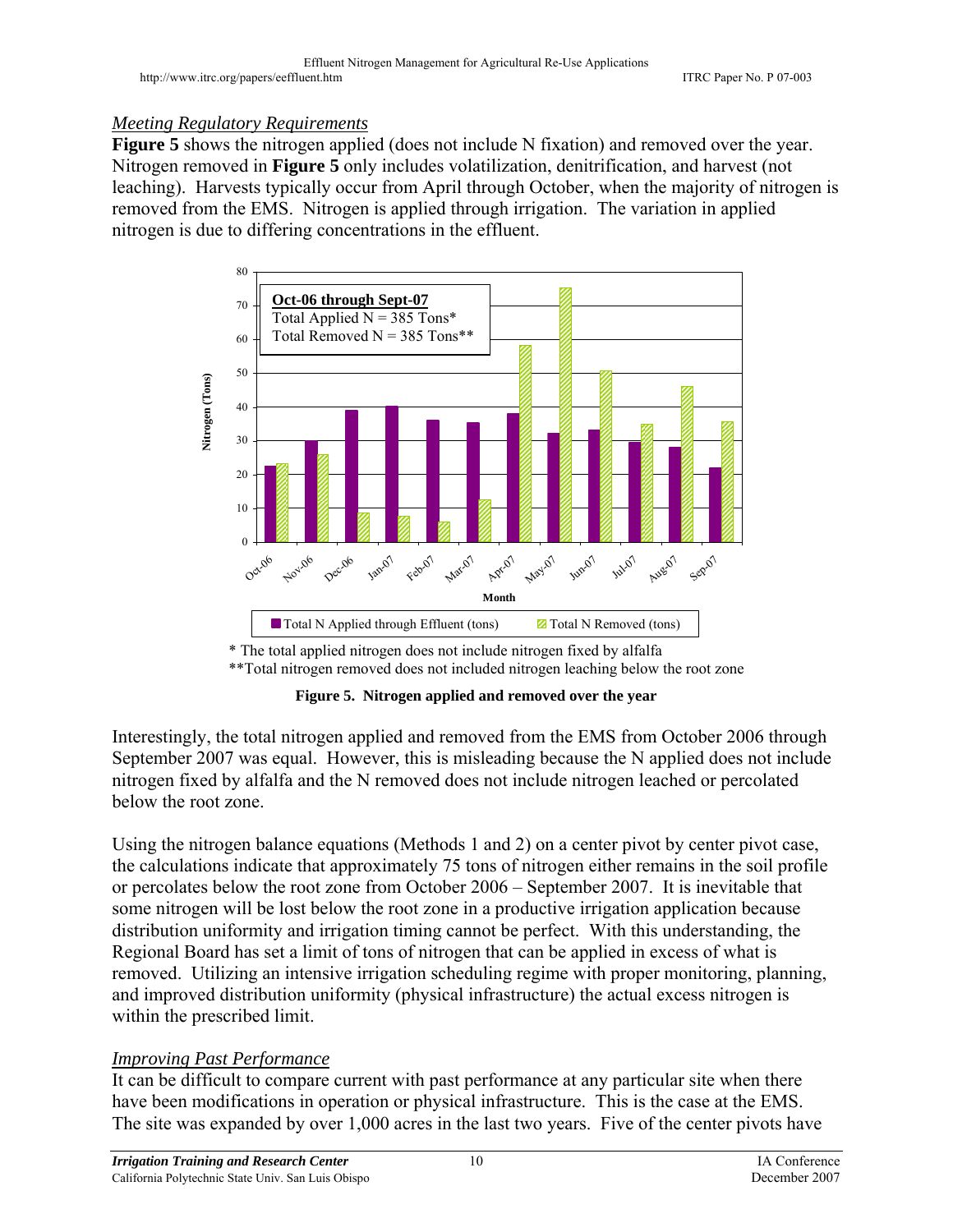been operating since the EMS started with the same operational rule of limiting effluent application to crop water demands plus reasonable losses from imperfect distribution uniformity and normal agronomic needs (such as seed germination irrigations and water applied to prevent wind erosion). However, only limited data on actual applications, soil moisture, and irrigation scheduling existed prior to ITRC's involvement at the EMS. The vadose zone monitoring devices that measure water percolating below the root zone did not pick up any deep percolation in 2006 or 2007 in the 5 pivots. One monitoring device did pick up a relatively significant volume in 2005 prior to ITRC's involvement. The accuracy and location of the equipment was questionable, however, so additional sensors have since been installed along with improved datalogging technology.

The only reliable data that is available prior to 2006 is harvested tonnage. However, the alfalfa crops on the 5 pivots in question were only 2-3 years old in 2004/2005. Crop tonnage is typically highest at 2-3 years of age, and declines in years 4-5 (2006/2007 for the 5 pivots shown in **Figure 6**). In addition, harvested tonnage does not necessarily relate to a reduction in nitrate leaching. Nevertheless, it is important to show that tonnage is approximately the same if not improved even though the crop is older.



**Figure 6. Harvest tonnage comparison from past to present (alfalfa)** 

The Districts have plans to install storage reservoirs as well as a tertiary treatment facility to decrease nitrate leaching even further. Additionally, the District's efforts have been so successful the Regional Board is in the process of lowering their limits based on new recommendations from the Districts and ITRC.

## **References**

Allen, R.G., L.S. Pereira, D. Raes, and M. Smith, 1998. Crop Evapotranspiration: Guidelines for Computing Crop Water Requirements. FAO Irrigation and Drainage Paper No. 56, Rome, Italy, 300 p.